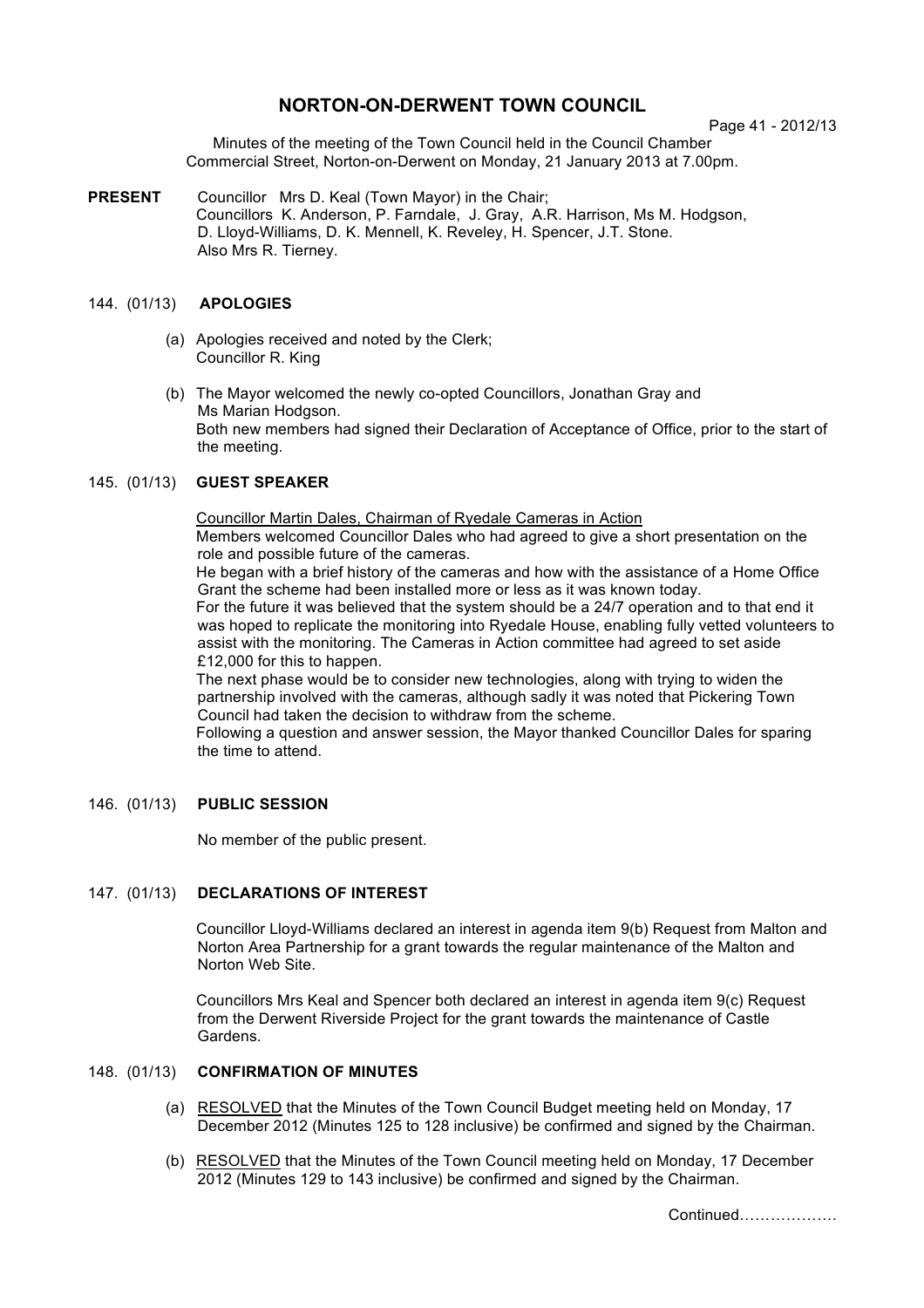#### 149. (01/13) **CLERK'S REPORT**

### (a) Grass Cutting Contracts

Scarborough Borough Council had agreed to offer a discount of 5% on both contracts therefore the following applied to each contract for the year 2013/14;

Grass Verge cutting £8064.00 - 5% = £7660.80 Play Area cutting £3108.00 - 5% = £2952.60

Noted by members.

(b) Malton, Norton & District Road Safety Committee

 The Clerk reported receipt of a letter from Mr Cyril Shreeve the Secretary of the Road Safety Committee, stating that as no one had come forward in the last year to take on the role of secretary the committee had now been formally wound up.

As this committee had been supported in its expenditure by both Malton Town Council and Norton on Derwent Town Council the balance from the Road Safety Committee's Bank Account amounting to £104.00 had been repaid to both councils in equal amounts. A cheque for £52.00 had been included with the letter.

It was suggested that the Police Cap Committee might agree take on the road safety matters for the area.

Members agreed a letter of thanks should be sent to Mr Shreeve.

- (c) Cemetery Matters
	- Dog Fouling

Request from the Cemetery Manager would members consider the complete banning of dogs from the Cemetery.

The issue of dog fouling was becoming more of a problem, and people were bringing dogs into the cemetery purely to give them exercise.

It was agreed to place this matter on the agenda for the next meeting, and the Clerk to make enquiries of Mr Dunn the Ryedale Dog Warden.

### Former Chapel of Rest

To report receipt of an e. mail from a Jacqui Morley a resident of Langton Road, making enquiries as to the possibility of renting the chapel for meditation classes. Members all agreed that this was not an option and would not consider it.

### 150. (01/13) **TOWN MAYOR/CHAIRMANS REPORT**

- (a) The Mayor reported on her attendance at;
- The Derwent Swimming Gala. Noted by members.
	- (b) Flooding

The Mayor reported on the setting up of a small residents group who were meeting with various official bodies as well as meeting with County Councillor Shaw. Residents were looking for a permanent solution to the problem.

(c) Bowling Club

The Mayor reported that an open meeting was arranged for Sunday the 3 February at 3.00pm when options were to be discussed. All were invited. As things stood at the moment the club was due to close at the end of March 2013.

(d) Ryedale Street Scene Matters

Due to the bad weather Ryedale were struggling to keep to the schedule of waste collections for the area.

Also, due to the weather all the Public Toilets in Ryedale had been closed. Noted.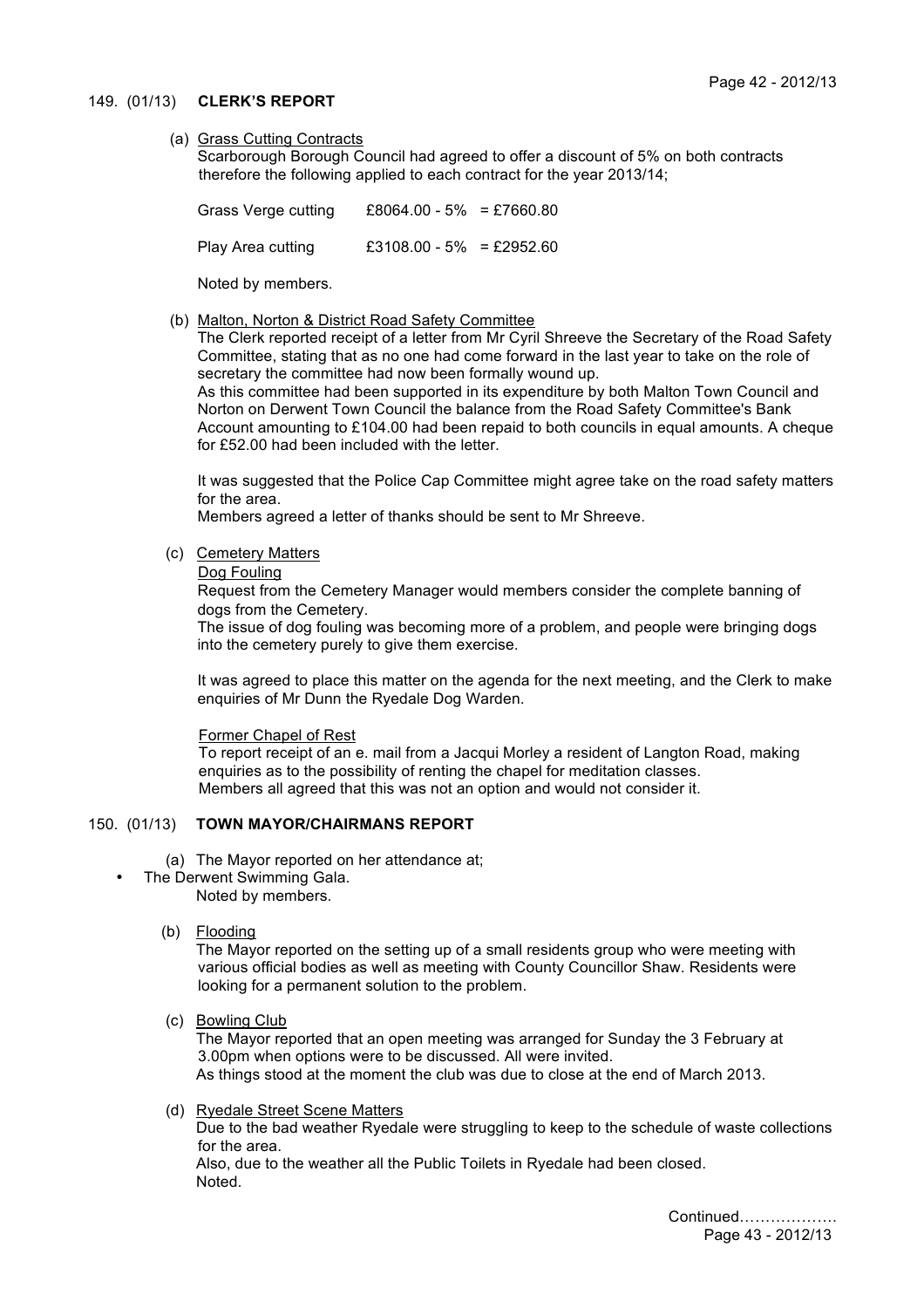#### 151. (01/13) **FINANCIAL MATTERS**

- (a) Accounts paid and for payment The Clerk reported that accounts nos. 172 to 185 inclusive, amounting to £7069.45, had been paid since the last meeting of the Council. RESOLVED that account nos. 186 to 189 inclusive, amounting to £6923.06 be paid. Cheques were drawn and signed accordingly.
- (b) Financial report The Clerk's financial report for the period 01.12.12 to 31.12.12 was received.
- (c) Budgetary monitoring The Clerk's report for the period ending 31 December 2012 was received.
- (d) Precept for 2013/14

 Members received a report with the formula for calculating the precept, appended 1 to the minutes, along with the options available. RESOLVED that the total amount required for 2013/14 was £102,000.00. With the grant from Ryedale being £11,767.09 the precept asked for would be £90,232.91 Making Band D Tax £41.02 an increase of 4.04%

### 152. (01/13) **PLANNING MATTERS**

- (a) Planning applications referred to the Town Council by Ryedale District Council, for comment and/or recommendation were dealt with as follows: -
- 13/00004/HOUSE Erection of single storey extension to rear and side elevations. 68 Welham Road, Norton. For Mr H Wilson RESOLVED Recommend Approval.
- 13/00020/HOUSE Erection of two storey extension to the rear. 54 Langton Road, Norton. For Mr & Mrs S Finnerty RESOLVED Recommend Approval.
- 13/00005/FUL Erection of 2no. four bed dwellings, 3no. three bed dwellings and 4no. two bed dwellings on plots 65 - 69 and additional plots 187 - 190 to replace the existing approved layout for these plots under 09/00829/MFUL dated 05.01.2011. Land at Westfield Nurseries, Scarborough Road, Norton. For Persimmon Homes Yorkshire (Mr Richard Hosie). RESOLVED Recommend Refusal. Reasons as for 13/00006/MFUL.
- 13/00006/MFUL Erection of 1no. four bed dwelling, 10no. three bed dwellings, 7no. two bed dwellings and 4no. one bed dwellings on plots 87 and 88, 98 - 107, 114 - 118 and additional plots 191 - 197 to replace existing approved layout for these plots under 09/00829/MFUL dated 05.01.2011. Land at Westfield Nurseries, Scarborough Road, Norton. For Persimmon Homes Yorkshire (Mr Richard Hosie). RESOLVED Recommend Refusal on the grounds that this is an overdevelopment, which will cause even more gross congestion, with a lack of adequate parking facilities. Put even more strain on already inadequate infrastructure within the town namely the local Primary School, but crucially put even more pressure on a sewage system that is at breaking point. It should be noted that all drainage has to be pumped to the far end of Malton past the York Road Industrial Estate, so it will not be the residents of this estate that has to suffer but the residents in the area adjacent to the railway crossing, as witnessed during the recent bad weather.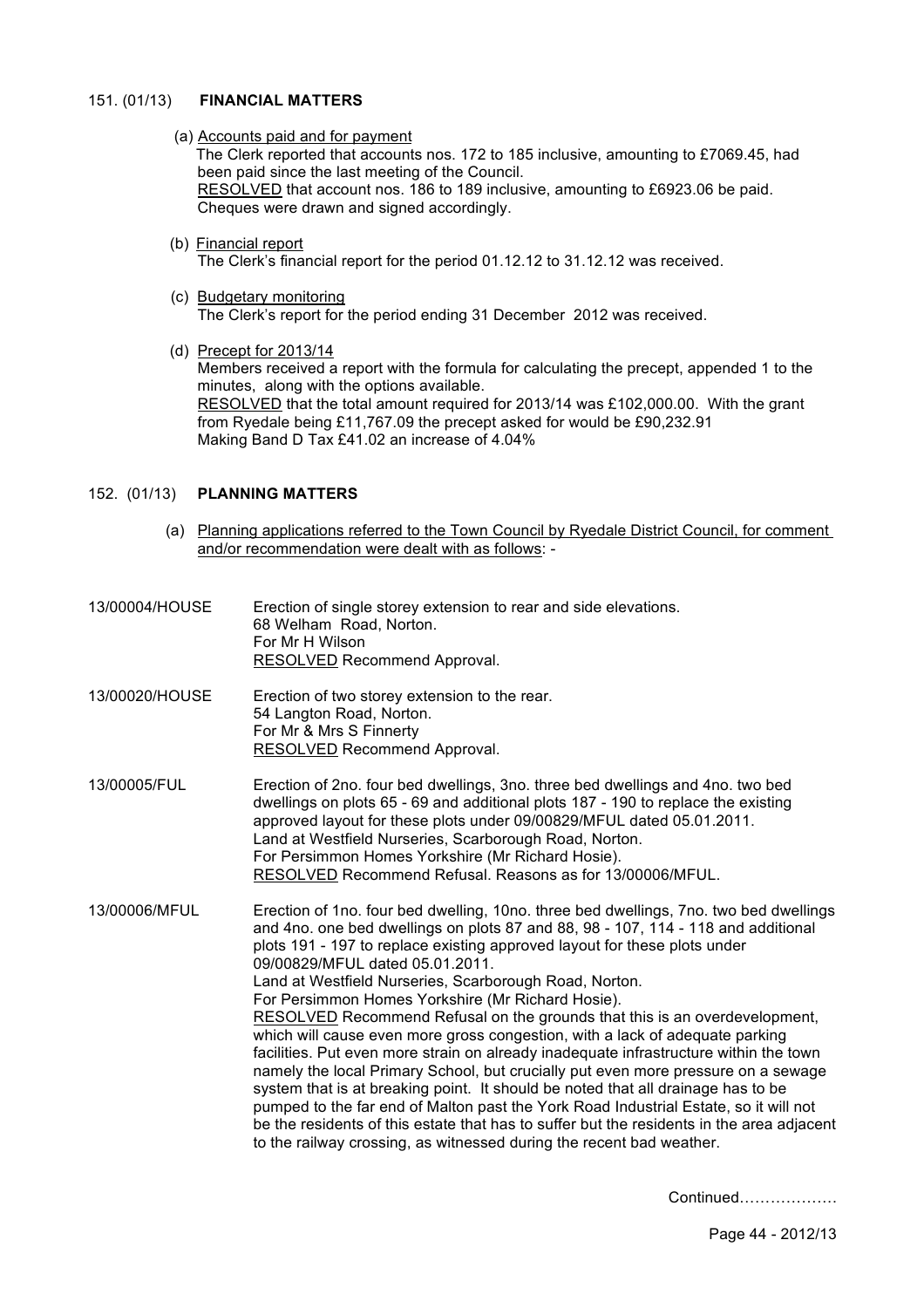#### 152. (01/13) **PLANNING MATTERS** (continued)

| (b)                    | Planning decisions notified by Ryedale District Council:                                                                                                                                                                                                                                             |
|------------------------|------------------------------------------------------------------------------------------------------------------------------------------------------------------------------------------------------------------------------------------------------------------------------------------------------|
| Approved               |                                                                                                                                                                                                                                                                                                      |
| 12/00972/FUL           | Erection of a 14.7m high monopole mast with 3No. 2G antennas above in an open<br>head frame to a maximum height of 17.5m, with 3No. Equipment cabinets at ground<br>level within 1.8m high pallisade fenced 5m x 5m compound.<br>Land at Malton Railway Sports and Social Club, Welham Road, Norton. |
| 12/01039/HOUSE         | Erection of single storey extensions to the north and west elevations.<br>2 Brook Lodge Gardens, Norton.                                                                                                                                                                                             |
| 12/01107/HOUSE         | Erection of rear single storey extension.<br>5 Glenmore Drive, Norton.                                                                                                                                                                                                                               |
| <b>Appeal Decision</b> |                                                                                                                                                                                                                                                                                                      |
| 12/00580/FUL           | Siting of container for storage of washing equipment and container as a workers<br>shelter, erection of car port to provide area for valeting/polishing of cars, and<br>erection of entrance and exit gates - part retrospective (revised details to refusal<br>11/01335/FUL dated 14.03.2012).      |

The Appeal is Allowed.

### 153. (01/13) **GRANTS AND DONATIONS**

(a) Ryedale Cameras in Action

To consider the request from Ryedale Cameras in Action to pay the Town Council's contribution towards the upkeep of the cameras. Deferred from August 2012. RESOLVED that a contribution of £3000.00 be paid for the year 2012/13.

(b) Malton & Norton Web Site

Councillor Lloyd-Williams had declared an interest in the following item.

To consider a request from the Malton and Norton Area Partnership for a grant towards the regular maintenance of the Malton and Norton Web Site. RESOLVED that the Council in accordance with its powers under section 137 and 139 of the Local Government Act 1972, should incur the following expenditure which, in the opinion of the Council is in the interests of the area and its inhabitants and will benefit them in a manner commensurate with the expenditure:-

Malton & Norton Web Site grant £250.00

Voting was: 8 for the expenditure 2 against the expenditure (Councillors Mrs Keal, and Spencer) 1 abstention (Councillor Anderson) Councillor Lloyd-Williams did not vote.

(c) Castle Gardens

Councillors Mrs Keal and Spencer had both declared an interest in the following item.

To consider the request from the Derwent Riverside Project for the grant towards the maintenance of Castle Gardens

RESOLVED that the Council in accordance with its powers under section 137 and 139 of the Local Government Act 1972, should incur the following expenditure which, in the opinion of the Council is in the interests of the area and its inhabitants and will benefit them in a manner commensurate with the expenditure:-

Maintenance grant for Castle Gardens £500.00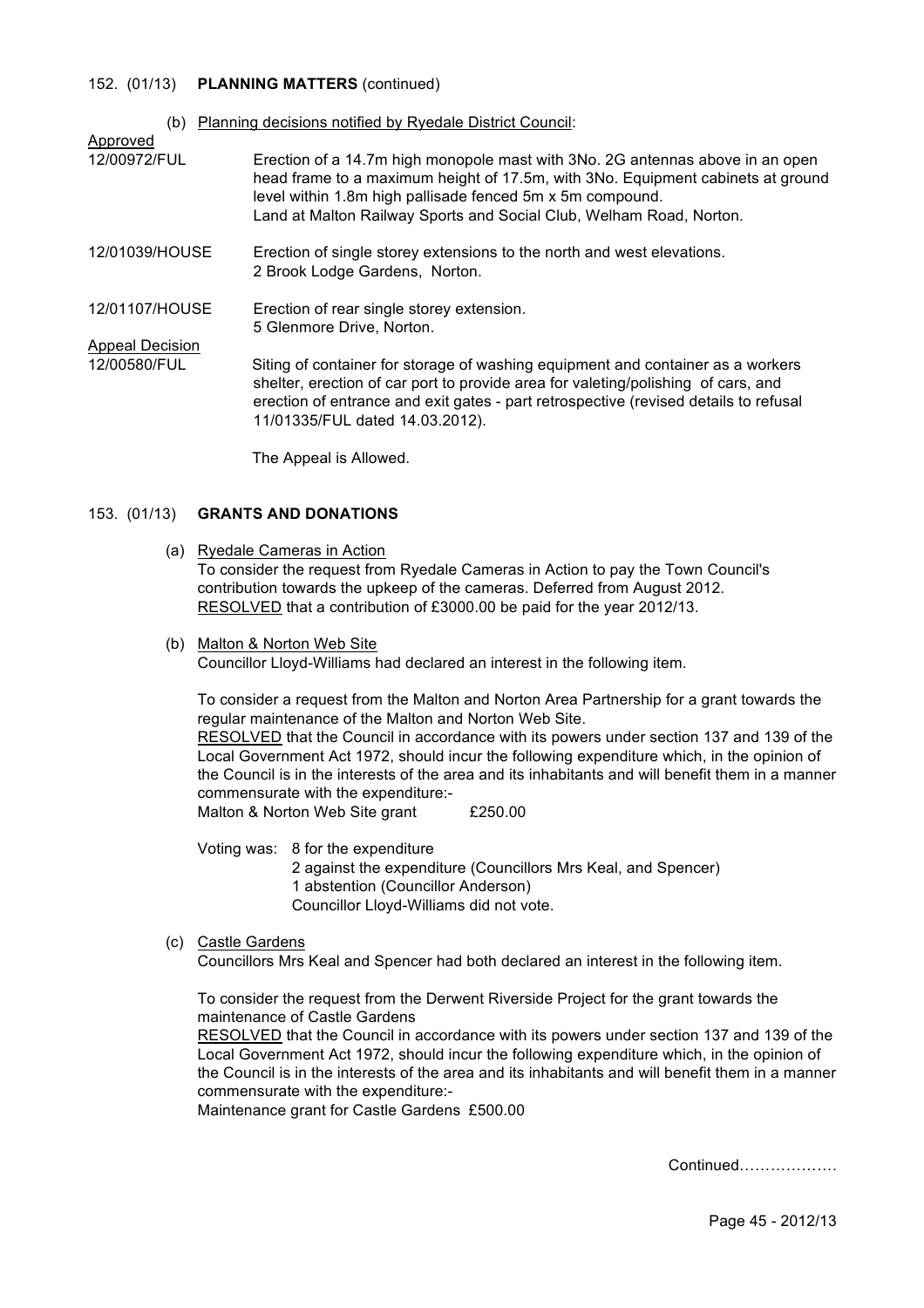### 154. (01/13) **NORTON IN BLOOM - SUMMER 2013**

Members received a report as appended to the Minutes (Appendix 2), detailing the proposals and costings for the floral displays in Commercial Street, Church Street, and on the County Bridge for summer 2013.

RESOLVED that the Council in accordance with its powers under section 137 and 139 of the Local Government Act 1972, should incur the following expenditure which, in the opinion of the Council is in the interests of the area and its inhabitants and will benefit them in a manner commensurate with the expenditure:-

Total costs for the baskets and barrier baskets being £950.00 plus V.A.T.

#### 155. (01/13) **SKATE PARK**

Members received a report detailing the Terms of reference for the transfer of responsibility, for the fixtures and fittings of the Skate Park, Norton Road, Norton from Ryedale District Council to Norton on Derwent Town Council.

RESOLVED that the terms of reference are approved.

The Clerk to liaise with Malton Town Council Clerk, Mr Skehan, to move forward with a new lease for the Skate Park from the Fitzwilliam Estate.

### 156. (01/13) **CORRESPONDENCE**

- (a) Ryedale Safer Neighbourhoods Team monthly crime statistics for December 2012, for Malton and Norton. For information. Noted.
- (b) North Yorkshire County Council Highways Proposed Additional Pair of Speed Cushions, Beverley Road, Norton.

Members were unable to reach any decision as to approving or otherwise the proposed speed cushions, as the location map used to show their position was out of date and did not show where the road entrances to the new estate on Beverley Road were situated. As these were critical to the position of the new speed cushions members asked that any decision by the County Council be delayed until such time as a correct map could be produced. Members also asked if the Clerk would contact Mr Marr the Area Highway Manager and ask if he would be available to attend the next meeting of the Council. The Clerk agreed to contact Mr Marr.

 (c) District Councillor Mrs Elizabeth Shields - Request to continue holding ward surgeries in the Council Chamber. RESOLVED that Councillor Mrs Shields be allowed to continue holding ward surgeries in the Council Chamber.

### 157. (01/13) **REPORTS OF REPRESENTATIVES ON OTHER ORGANISATIONS**

Councillor Mennell reported on the Malton & Norton Dispensary Fund Members received a briefing note on the history and organisation of the Dispensary Fund. Noted by members.

Councillor Mennell reported on his attendance at:

The Ryedale Area Committee.

Noted.

### 158. (01/13) **MEMBERS' QUESTIONS**

 (a) Councillor Anderson informed members that there was a dangerous pot hole on Scarborough Road.

Councillor Gray reported on the terrible condition of Church Street.

Both items were noted, and as Mr Marr was to be invited to attend the next meeting all such matters could be brought to his attention directly.